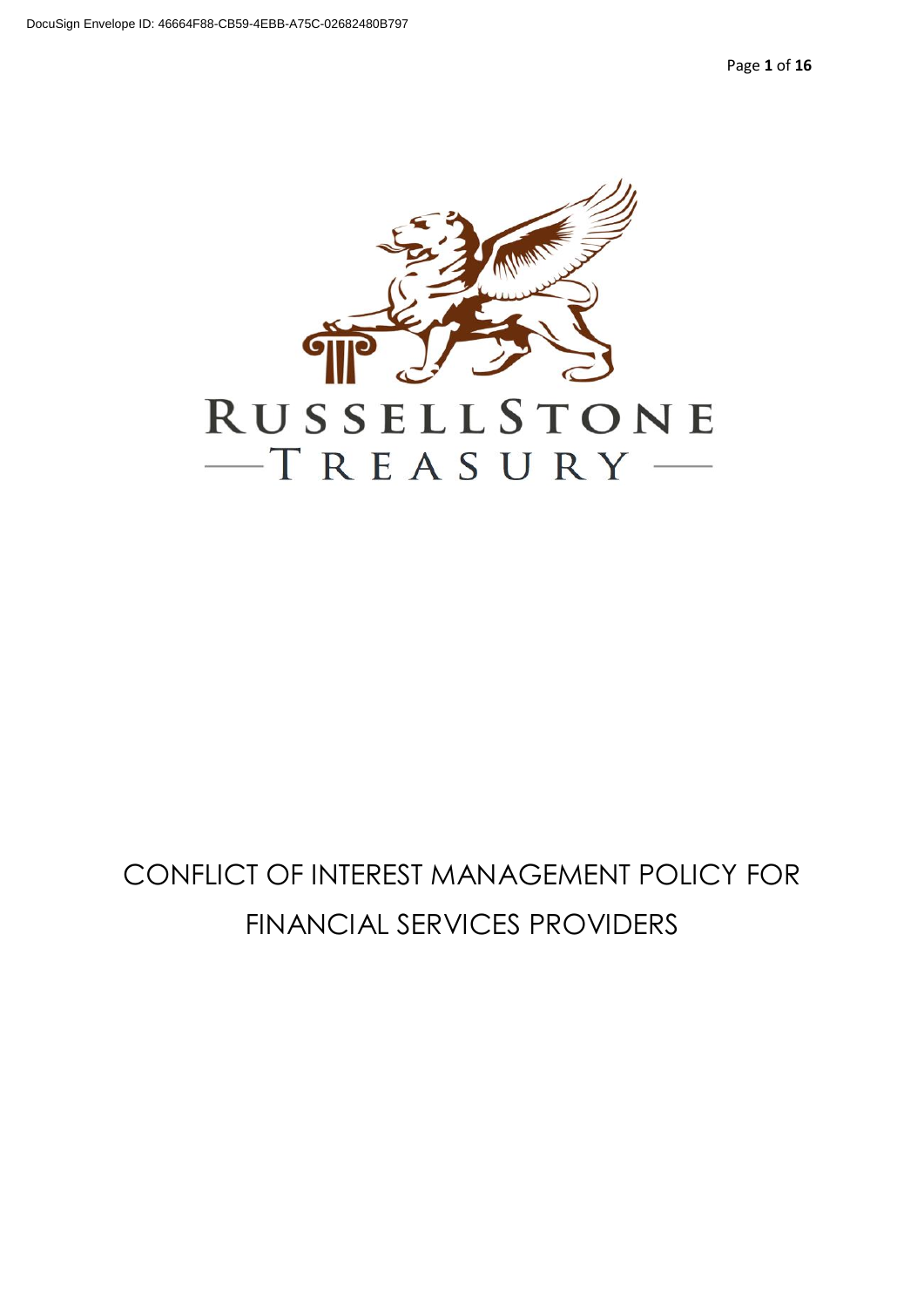### Contents

|                |     | CONFLICT OF INTEREST MANAGEMENT POLICY FOR FINANCIAL SERVICES PROVIDERS 1  |  |
|----------------|-----|----------------------------------------------------------------------------|--|
| 1.             |     |                                                                            |  |
| 2.             |     |                                                                            |  |
| 3.             |     |                                                                            |  |
|                | 3.1 |                                                                            |  |
| 4.             |     | GUIDANCE NOTES ON OBJECTIVE, UNBIASED AND FAIR SERVICES AND PERFORMANCE  8 |  |
| 5.             |     |                                                                            |  |
| 6.             |     |                                                                            |  |
|                | 6.1 |                                                                            |  |
|                | 6.2 |                                                                            |  |
| 7 <sup>1</sup> |     |                                                                            |  |
|                | 7.1 |                                                                            |  |
|                | 7.2 |                                                                            |  |
| 8.             |     |                                                                            |  |
| 9.             |     |                                                                            |  |
|                | 9.1 |                                                                            |  |
|                | 9.2 | FSB registered intermediaries, representatives and Key Individuals14       |  |
|                | 9.3 |                                                                            |  |
|                | 9.4 |                                                                            |  |
|                | 9.5 |                                                                            |  |
|                | 9.6 |                                                                            |  |
|                |     |                                                                            |  |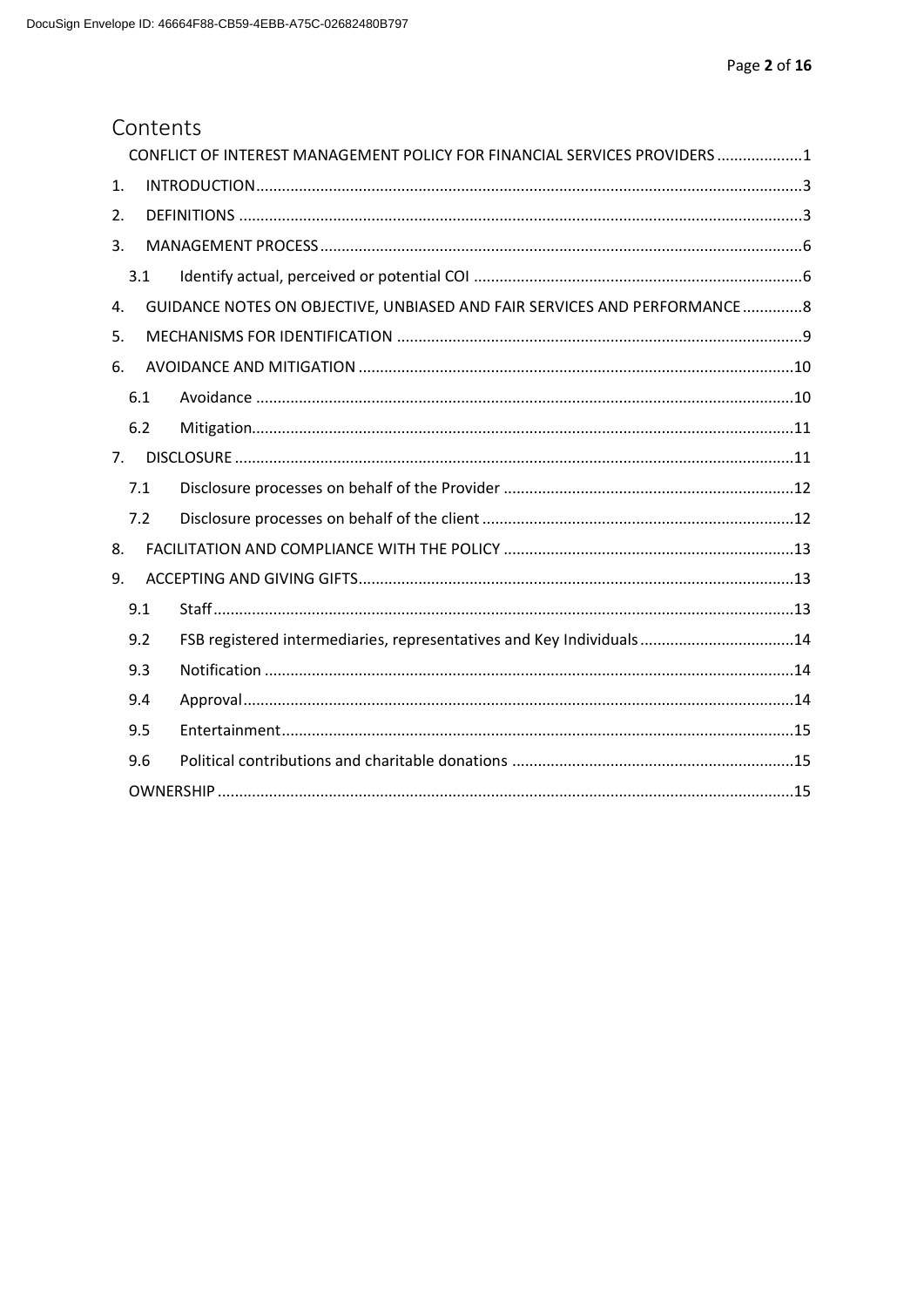### <span id="page-2-0"></span>1. INTRODUCTION

In terms of Section 3A(2)(a) of the General Code of Conduct every Provider, other than a representative, must adopt, maintain and implement a Conflict of Interest management policy that complies with the provisions of the FAIS Act (Financial Advisory and Intermediary Services Act 37/2002). The policy must be read and understood in the context of the General Code of Conduct and must be accessible for public inspection purposes.

The purpose of the Conflict of Interest Policy is to provide guidance to a Financial Services Provider (hereafter referred to as "the Provider"), its employees, Representatives and Key Individuals whenever they are confronted with a potential, threatening or actual Conflict of Interest. This policy is based on the fundamental principle that no individual employed/mandated with the Provider should ever sacrifice integrity or give the impression that they have, even if they think it would assist the business case.

The General Code of Conduct requires of the Provider, Representative and Key Individual to avoid or mitigate any such Conflict of Interest between themselves and their clients. To adhere to this requirement, adequate arrangements and reasonable steps need to be in place for managing Conflict of Interest that may arise wholly or partially. A legal duty is imposed on the Provider to ensure compliance with this policy at all times. It is further an employment condition to adhere to the policy and should an individual disregard the condition, the disciplinary codes and procedures of the Provider will apply.

### <span id="page-2-1"></span>2. DEFINITIONS

Unless the context clearly indicates otherwise, the following definitions shall have the meanings for purposes of this policy:

**"Conflict of Interest"** means any situation in which a Provider or a representative has an actual or potential interest that may, in rendering a financial service to a client:

a) influence the objective performance of his, her or its obligations to that client; or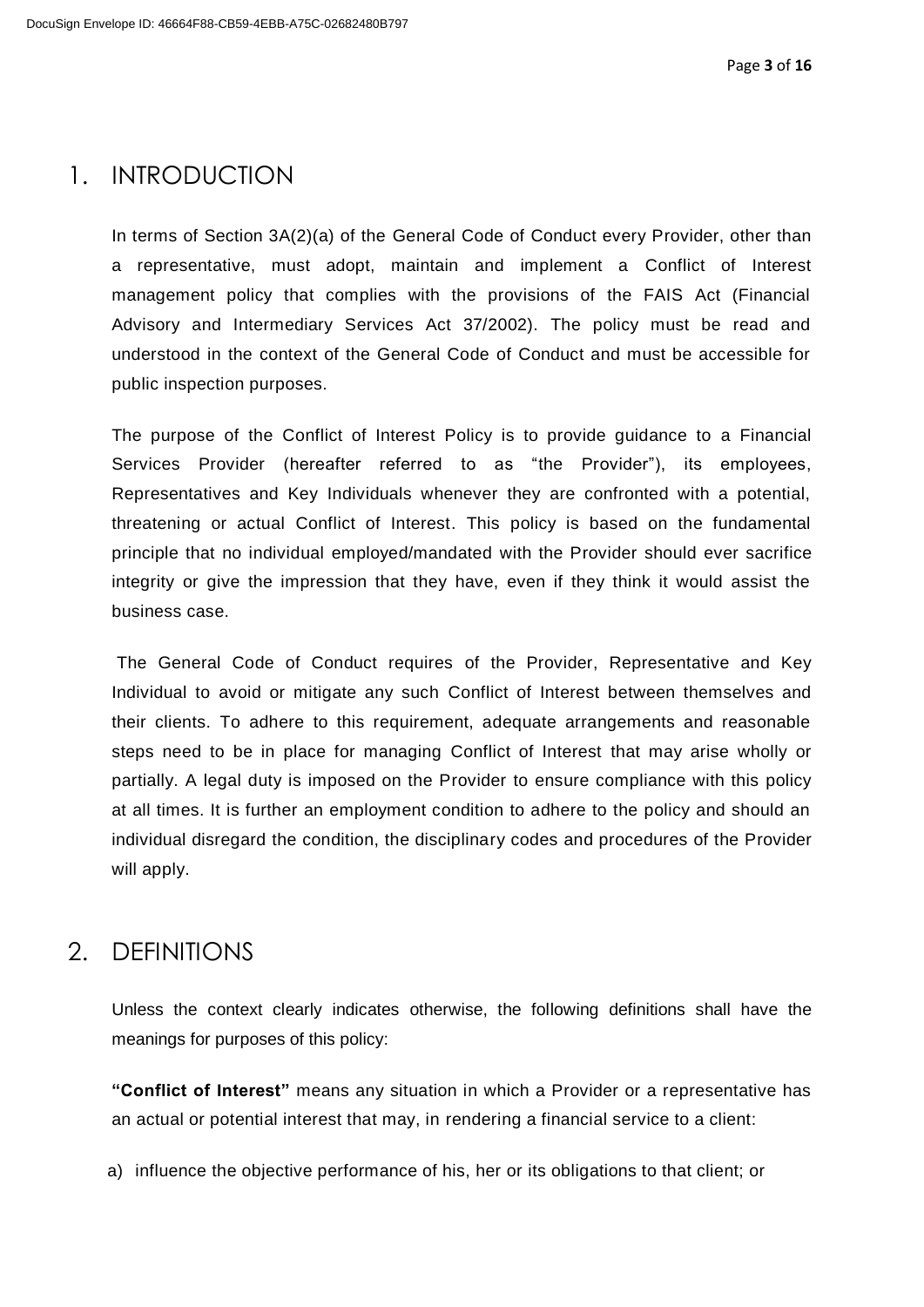- b) prevent a Provider or representative from rendering an unbiased and fair financial service to that client, or from acting in the interest of that client, including but not limited to
	- i) a Financial Interest;
	- ii) an Ownership Interest;
	- iii) any relationship with a Third Party

**"Financial Interest"** means any cash, cash equivalent, voucher, gift, service, advantage, benefit, discount, domestic or foreign travel, hospitality, accommodation, sponsorship, other incentive or valuable consideration, other than -

- a) an Ownership Interest;
- b) training, that is not exclusively available to a selected group of providers or representatives, on –
	- i) products and legal matters relating to those products;
	- ii) general financial and industry information;
	- iii) specialised technological systems of a Third Party necessary for the rendering of a financial service; but excluding travel and accommodations associated with that training

#### **"Ownership Interest"** means-

- a) any equity or proprietary interest, for which fair value was paid by the owner at the time of acquisition, other than equity or a proprietary interest held as an approved nominee on behalf of another person; and
- b) any dividend, profit share or similar benefit derived from that equity or Ownership Interest.

#### **"The Provider"** means the Authorised Financial Services Provider

#### **"Third Party"** means –

- a) a product supplier;
- b) another provider;
- c) an Associate of a product supplier or a provider;
- d) a Distribution Channel;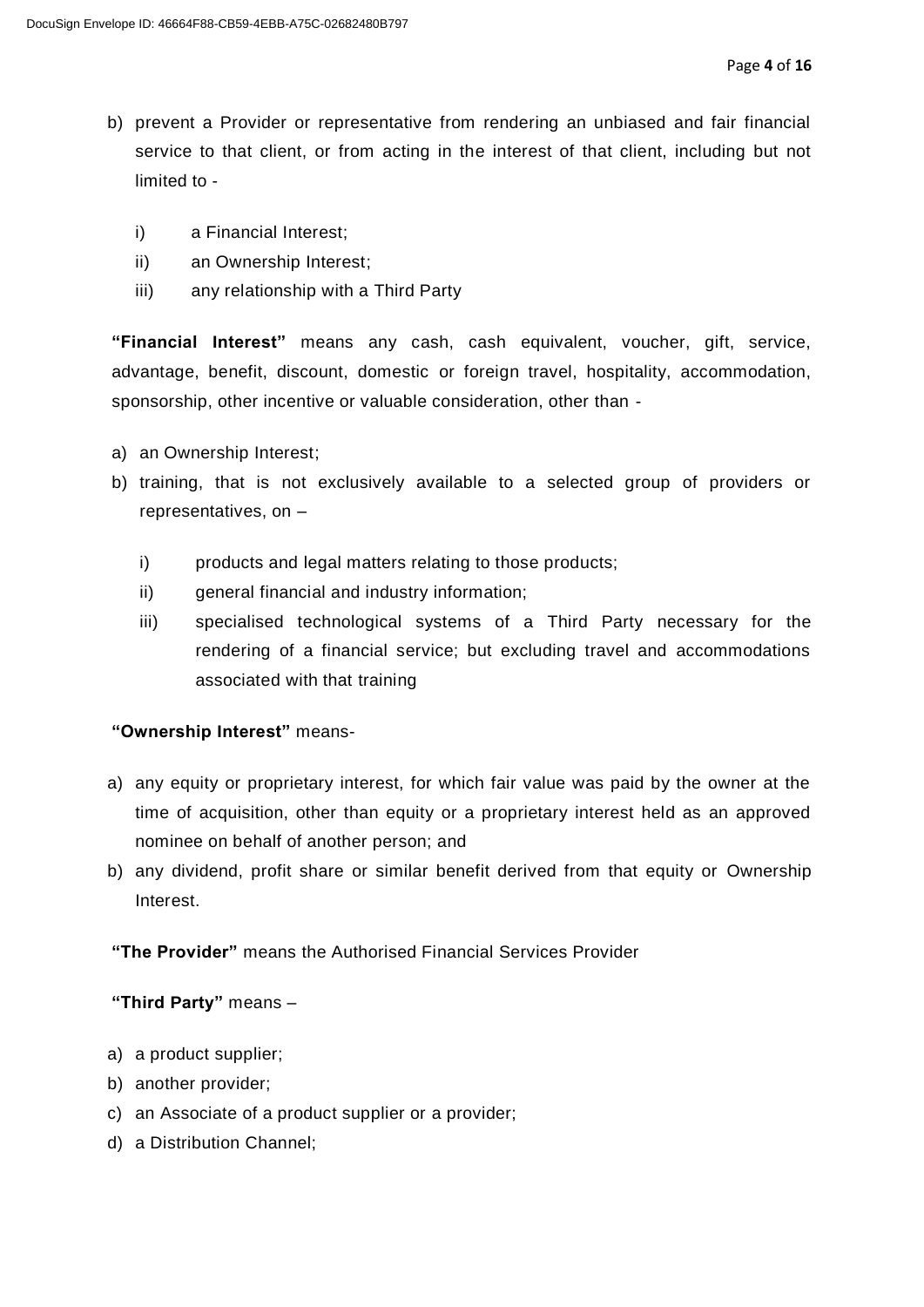e) any person who in terms of an agreement or arrangement with a person referred to in paragraphs (a) to (d) above provides a Financial Interest to a Provider or its representatives.

#### **"Associate"** means –

- a) in relation to a natural person, means
	- i) a person who is recognised in law or the tenets of religion as the spouse, life partner, or civil union partner of that person;
	- ii) a child of that person, including a stepchild, adopted child and a child born out of wedlock;
	- iii) a parent or stepparent of that person;
	- iv) a person in respect of which that person is recognised in law or appointed by a court as the person legally responsible for managing the affairs of or meeting the daily care needs of the first mentioned person
	- v) a person who is the spouse, life partner or civil union partner of a person referred to in (ii), (iii) and (iv)
	- vi) a person who is in a commercial partnership with that person
- b) in relation to a juristic person,
	- i) which is a company, means any subsidiary or holding company of that company, any other subsidiary of that holding company and any other company of which that holding company is a subsidiary.
	- ii) which is a closed corporation registered under the Close Corporations Act, means any member thereof as defined in section 1 of that Act.
	- iii) Which is not a company or a closed corporation, means another juristic person which would have been a subsidiary or holding company of the first-mentioned juristic person:
	- had such first-mentioned juristic person been a company; or
	- in the case where that other person, too, is not a company, had both the first-mentioned juristic person and that other juristic person been a company
		- iv) means any person in accordance with whose directions or instructions the board of directors of or, in the case where such juristic person is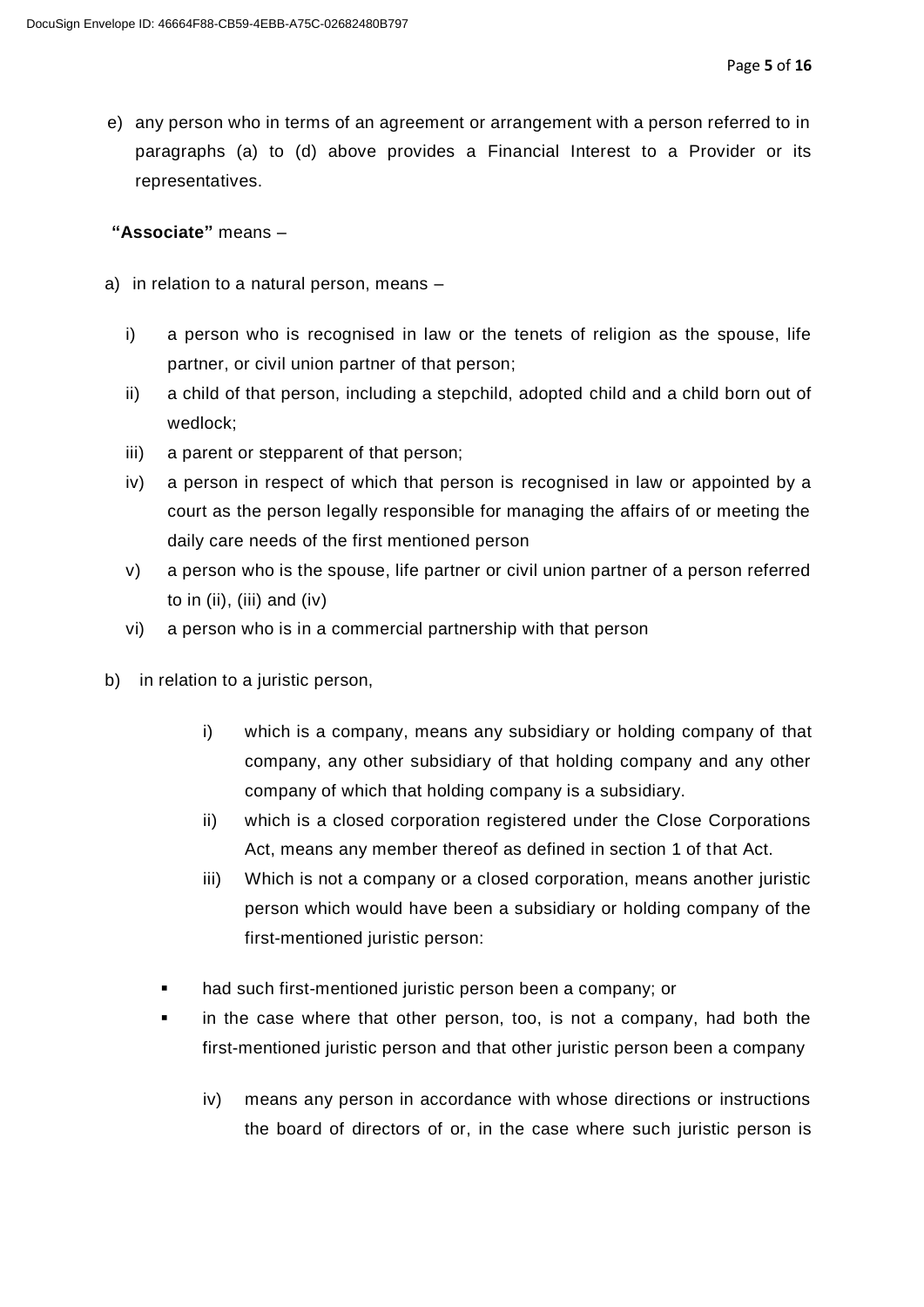not a company, the governing body of such juristic person is accustomed to act.

- c) in relation to any person,
	- i) means any juristic person of which the board of directors or, in the case where such juristic person is not a company, of which the governing body is accustomed to act in accordance with the directions or instructions of the person first-mentioned in this paragraph
	- ii) includes any trust controlled or administered by that person

#### **"Distribution Channel"** means –

- a) any arrangement between a product supplier or any of its Associates and one or more providers or any of its Associates in terms of which arrangement any support or service is provided to the provider or providers in rendering a financial service to a client
- b) any arrangement between two or more providers or any of their Associates, which arrangement facilitates, supports or enhances a relationship between the provider or providers and a product supplier
- c) any arrangement between two or more product suppliers or any of their Associates, which arrangement facilitates, supports or enhances a relationship between a provider or providers and a product supplier

**"Beneficial Interest"** includes an offer or acceptance of a material gift or a special relationship (e.g. family members or friends) with someone who has a Financial Interest in the Third Party, whether as owner, director or employee

### <span id="page-5-0"></span>3. MANAGEMENT PROCESS

#### <span id="page-5-1"></span>3.1 Identify actual, perceived or potential COI

In terms of the General Code of Conduct Sec 3A(2)(b)(i)(aa), a Conflict of Interest management policy must provide mechanisms for identification of the conflict. Conflict of Interest, whether actual or potential, is not of a tangible nature and is therefore difficult to identify. It will only manifest once the subjective realisation of its presence is acknowledged by an individual. The legal duty to avoid actual or potential Conflict of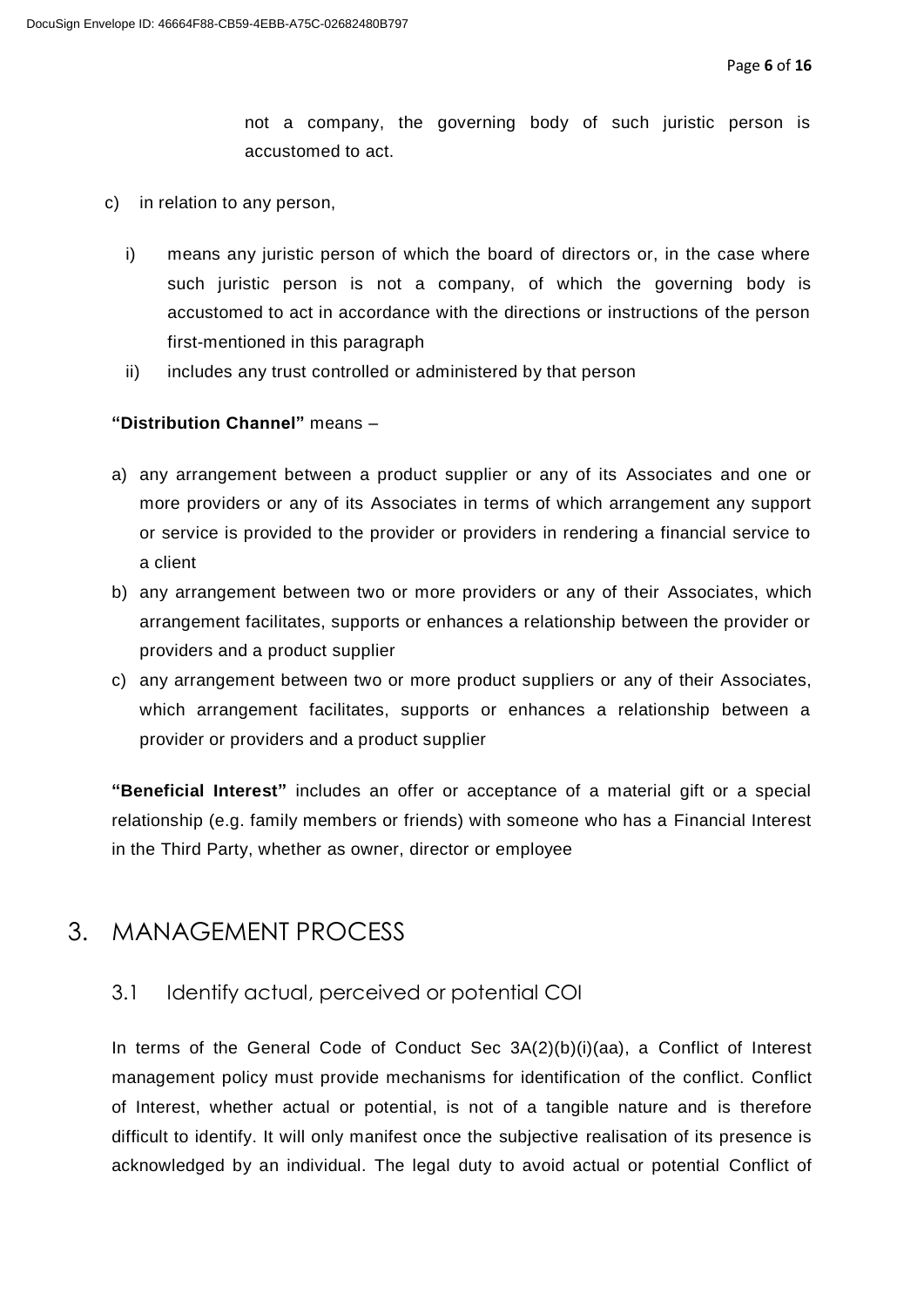Interest, as mentioned above, therefore extensively depends on whether an individual realises/perceives a Conflict of Interest. The Key Individual must for this reason, apply objective judgment whenever confronted with a potential Conflict of Interest.

It is further necessary to approach the identification of a potential Conflict of Interest with a less subjective test. Employees/mandatories who represent the Provider face a Conflict of Interest if they identify a Beneficial Interest of the Provider or its representatives that may affect their ability to act or be seen to act in the best interest of their clients. Potential or perceived Conflicts of Interest can be as damaging to reputation as actual Conflicts of Interest. When faced with a situation involving a potential Conflict of Interest, Employees must ask themselves whether or not full public disclosure of the matter would lead an outside observer to believe a Conflict of Interest exists.

Representatives and Key Individuals of the Provider may also ask the following questions to establish a potential or actual Conflict of Interest:

- Whether there is an existing situation that influences objective performance of obligations to a client
- Whether there is an existing situation that prevents the Key Individual or Representative from rendering an unbiased and fair financial service to a client
- Whether there is an existing situation that prevents the Key Individual or Representative from acting in the best interest of a client
- Whether the identified situation is caused by an actual or potential relationship of the FSP with a 3<sup>rd</sup> party/potential financial or Ownership Interest of the FSP

Note that Conflict of Interest is not limited to financial ownership or interest.

All situations that manifest a Conflict of Interest or is likely to result as such, must be avoided at all cost. Should an employee, Representative or Key Individual of the Provider be faced with such a situation, it must be reported to the Compliance Officer immediately. The Provider does not permit the following:

- Any employee or Representative or the Provider as legal persona to act or continue to act in any situation which constitutes an unmanaged Conflict of Interest.
- Any action, including the offering or payment to, or acceptance or receipt of, or canvassing for any financial or other economic incentive or award, directly or indirectly, that is likely to or could be seen as being likely to result in an employee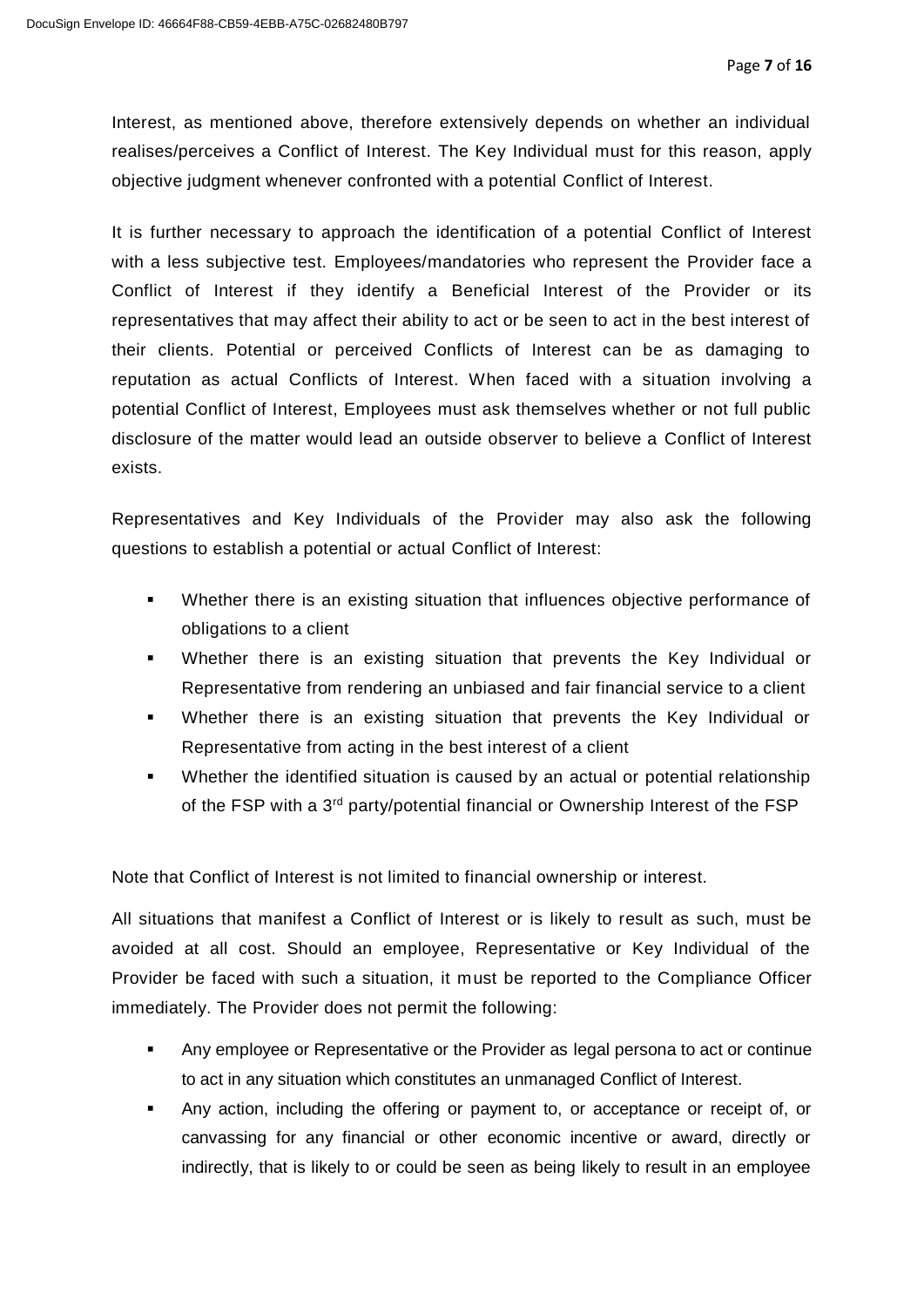or intermediary rendering biased, unfair or impartial financial services to a client that favours the individual, intermediary or the Provider in any way whatsoever.

Any Conflict of Interest as explained above must be disclosed as soon as possible.

# <span id="page-7-0"></span>4. GUIDANCE NOTES ON OBJECTIVE, UNBIASED AND FAIR SERVICES AND PERFORMANCE

The terms that refer in context to influences on objective performance and unbiased and fair financial services are not defined in legislation or subordinate legislation and therefore the meaning must be explained.

Objectivity refers to when a person's feelings and emotions are removed from the judgment of a situation. When objective performance is referred to in the context of a Provider, it implies that financial services are rendered without the influence of unrelated opinions and feelings. If an unrelated emotion or opinion (meaning an emotion or opinion with no casual link between the services rendered to a client) of an individual influences the performance of an individual's obligations towards the Provider and the clients, it cannot be said that the services rendered are objectively performed.

Being biased refers to a prejudice in favour of a particular person or viewpoint. Fair refers to a just circumstance or treating people and viewpoints equally. Unbiased financial services therefore imply that the services do not lend itself to a particular preference towards a person or viewpoint unless a reasonable justification of readily discernible and logical reasons for the preference exists.

Fair financial services refer to situations where the exact same circumstances exist and therefore the same conclusions and outcomes are consistently reached. If a pattern of favouritism is shown in the rendering of financial services to persons, clients or circumstances, it cannot be said to be fair. Unexpected inconsistencies must be explained readily and motivated by logical reasons.

The following examples constitute biased and unfair financial services:

▪ A Provider that offers Financial Interest to a representative of that provider for giving preference to the quantity of business secured for the provider to the exclusion of the quality of the service rendered to clients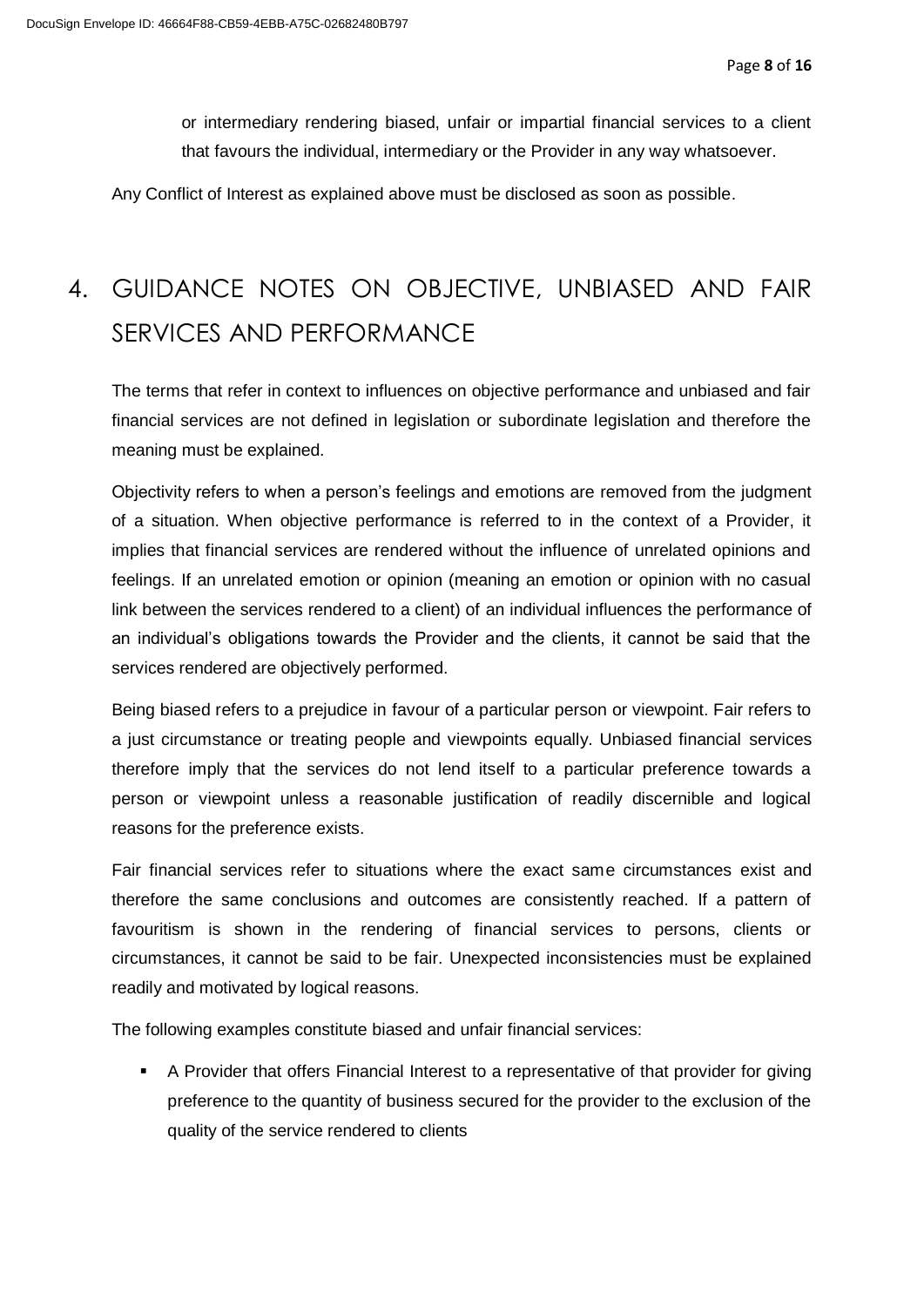- A Provider that offers Financial Interest to a representative of that provider for giving preference to a specific product of a supplier if the representative may recommend more than one product of that supplier to a client
- A Provider that offers Financial Interest to a representative of that provider for giving preference to a specific product supplier if the representative may recommend more than one product supplier to a client

## <span id="page-8-0"></span>5. MECHANISMS FOR IDENTIFICATION

The mechanisms implemented for identification of Conflict of Interest for the Providers are the following:

- **•** The Provider must conduct annual reviews on all contracts held with  $3^{rd}$  parties and must re-examine whether the relationship influences the Provider's objective performance as well as its ability to render fair and unbiased service while acting in the best interest of the client when rendering financial services
- **•** Annual reviews must also be conducted on all relationships with  $3<sup>rd</sup>$  parties where an Ownership Interest exists and re-examine the objective performance as well as fair and unbiased services when rendering financial services
- Key Individuals must sign declarations regularly to confirm the absence or presence of actual or potential Conflict of Interest
- **E** Lists containing the Provider's Associates, all 3<sup>rd</sup> parties in which the Provider holds an Ownership Interest and all  $3<sup>rd</sup>$  parties that holds an Ownership Interest must be updated annually
- A gift register must be kept in the Provider's compliance file and all gifts received from  $3<sup>rd</sup>$  parties with an estimated value of R50.00 or more must be recorded in the file
- **Any Conflict of Interest that employees become aware of must be disclosed in writing** to the Compliance Officer and all records of this nature must be kept on the compliance file which must be available for inspection purposes

The mechanisms implemented for identification of Conflict of Interest for Representatives are the following:

■ Representatives must sign declarations on an annual basis to confirm the absence or presence of actual or potential Conflict of Interest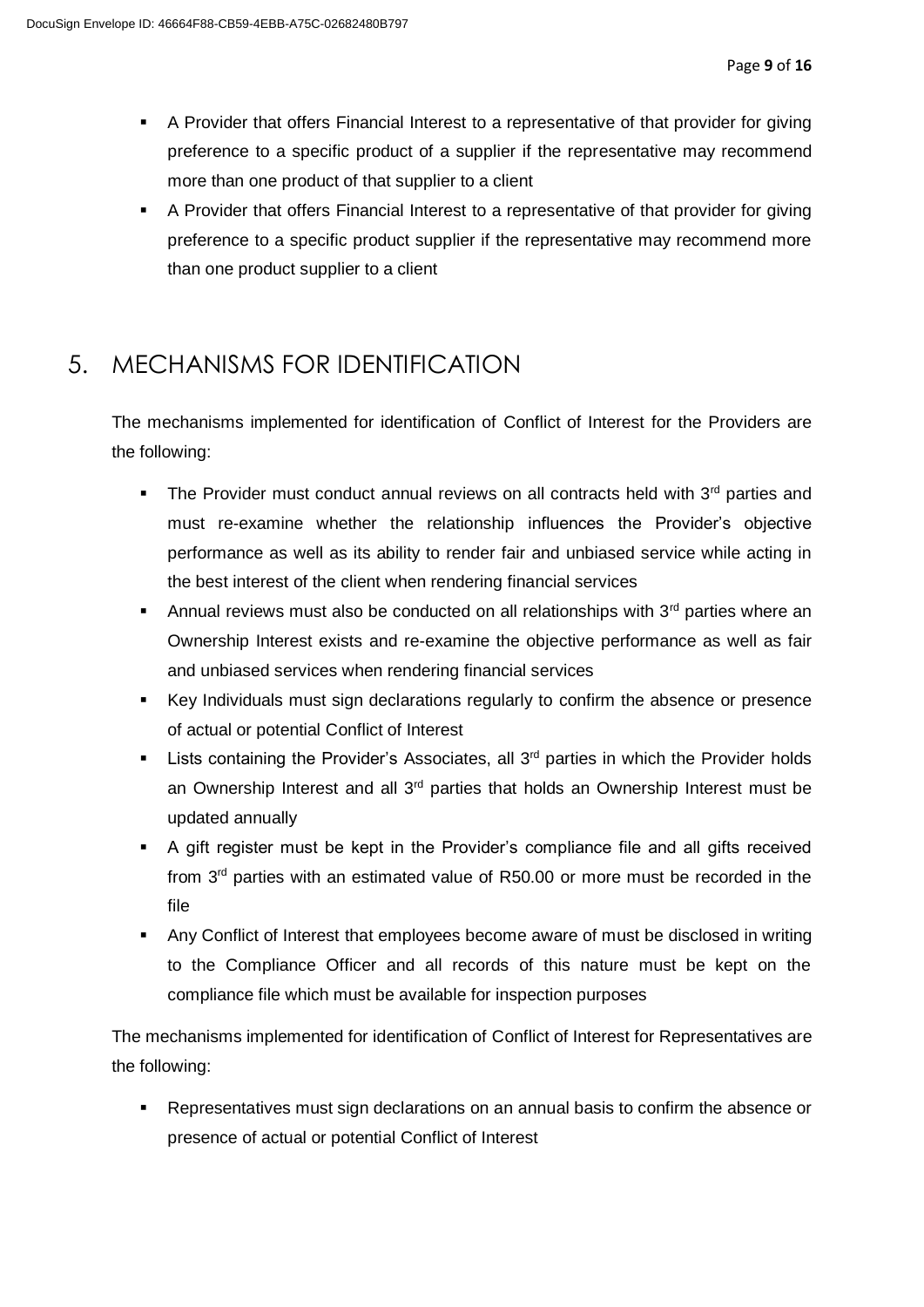**• Any Conflict of Interest that Representatives become aware of must be disclosed in** writing to the Compliance Officer

# <span id="page-9-0"></span>6. AVOIDANCE AND MITIGATION

A Conflict of Interest Management Policy must provide for the avoidance of such circumstances in which Conflict of Interest may arise and for mitigation where avoidance is not possible. Where mitigation must take place, the reasons and measures therefore must be provided.

To determine whether Conflict of Interest is avoidable once identified (whether actual or potential), the following measures must be followed:

- **•** The Provider will review the matter in an honest and open forum
- The actual or potential Conflict of Interest must be disclosed to all parties with an interest in the matter
- **•** The Compliance Officer must be informed of all information regarding the Conflict of Interest
- **•** The consequences of avoidance and unavoidability of the Conflict of Interest as well as the negative impact it will have on clients, the Provider and the integrity of the financial services industry must be considered during the review process
- The Provider must ascertain whether it can obtain a more advantageous transaction or contract within reasonable time and effort, that will not constitute a Conflict of Interest
- Should a more advantageous transaction or contract not be attainable as per the terms or similar terms above, the Provider shall determine by a majority vote whether the transaction or contract that gave rise to a Conflict of Interest is in the best interest of the Provider and affected clients. It will accordingly make its decision to enter into the transaction or contract or not.

### <span id="page-9-1"></span>6.1 Avoidance

Once it has been decided by the Provider that the Conflict of Interest is in fact avoidable, the following process will apply:

- A majority vote must approve the removal of the underlying cause of the actual or potential Conflict of Interest
- Such an underlying cause must be removed as soon as reasonably possible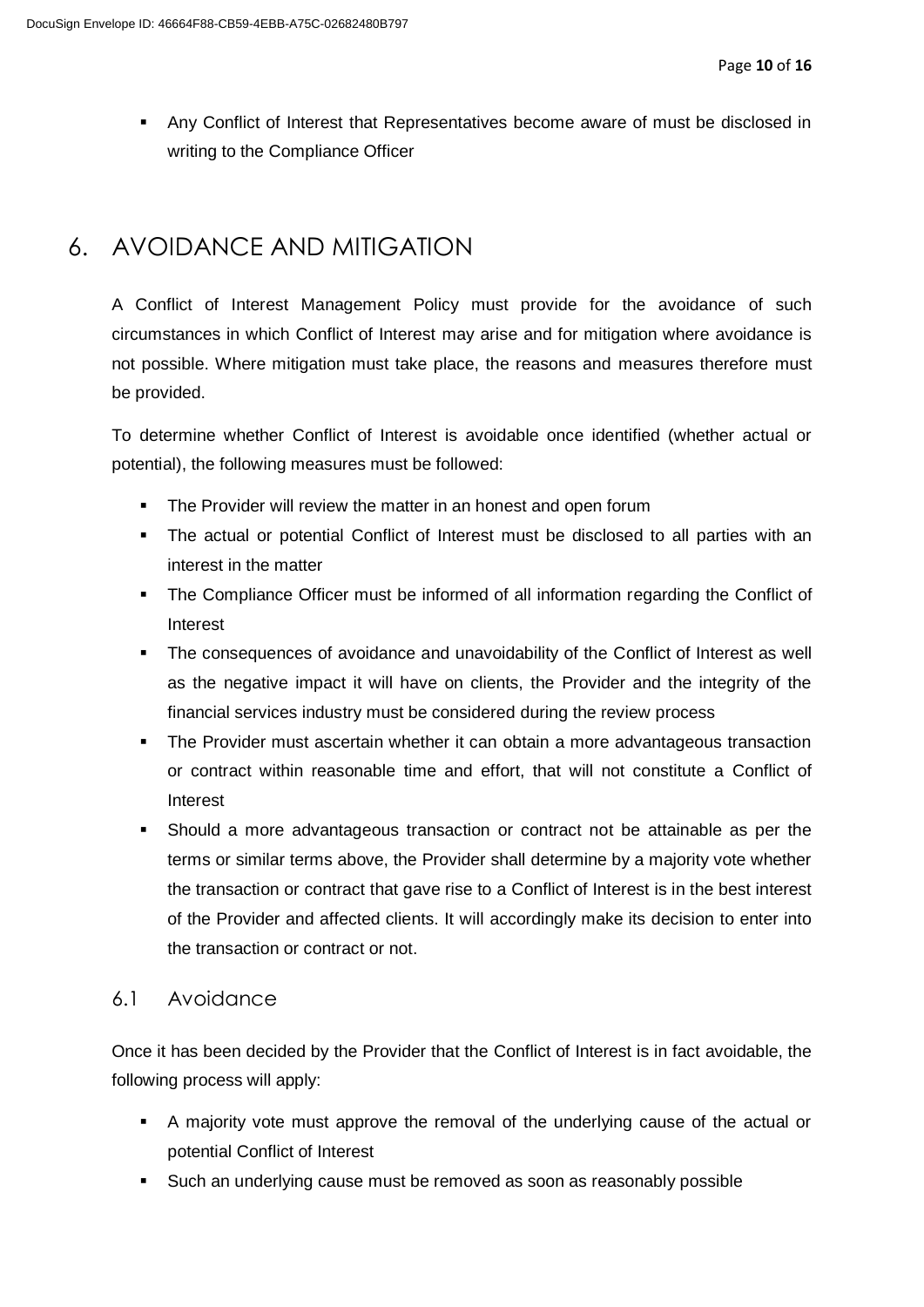- Any negative impact on clients must strictly be kept to a minimum
- The reason for determining the Conflict of Interest avoidable must be recorded and all other determinations and interventions must be kept on the compliance file
- Similar situations must be avoided in the future

#### <span id="page-10-0"></span>6.2 Mitigation

Once it has been decided by the Provider that the Conflict of Interest is unavoidable, the mitigation process will apply:

- Given the unavoidability of the particular circumstances, an appropriate mitigation process will be reviewed
- The reasons for the unavoidability of the circumstances must recorded in the compliance file and the compliance officer must be made aware of these circumstances
- The following measures will apply in the mitigation process:
	- The Conflict of Interest must only remain for as long as the necessity justifies the circumstances. The conflict must immediately be done away with once it is not absolutely necessary
	- Alternative arrangements to a contract or transaction that poses the risk or is subject thereto, must be investigated continuously
	- Financial services rendered must always be conducted in the best interest of the client under the circumstances
	- All representatives must be informed of the Conflict of Interest and the reasons for its unavoidability
	- Client must be informed at the earliest possible opportunity of such a potential or actual Conflict of Interest
	- On submission of the annual compliance report, the actual or potential Conflict of Interest must be disclosed to the Financial Services Board

# <span id="page-10-1"></span>7. DISCLOSURE

Appropriate disclosures must be made to 3rd parties and clients as part of a Conflict of Interest management measure. Although disclosure will not be enough on its own, it must be treated as an integral part of management. Clients must be informed adequately about any Conflict of Interest that may affect the services rendered to them. Should services to the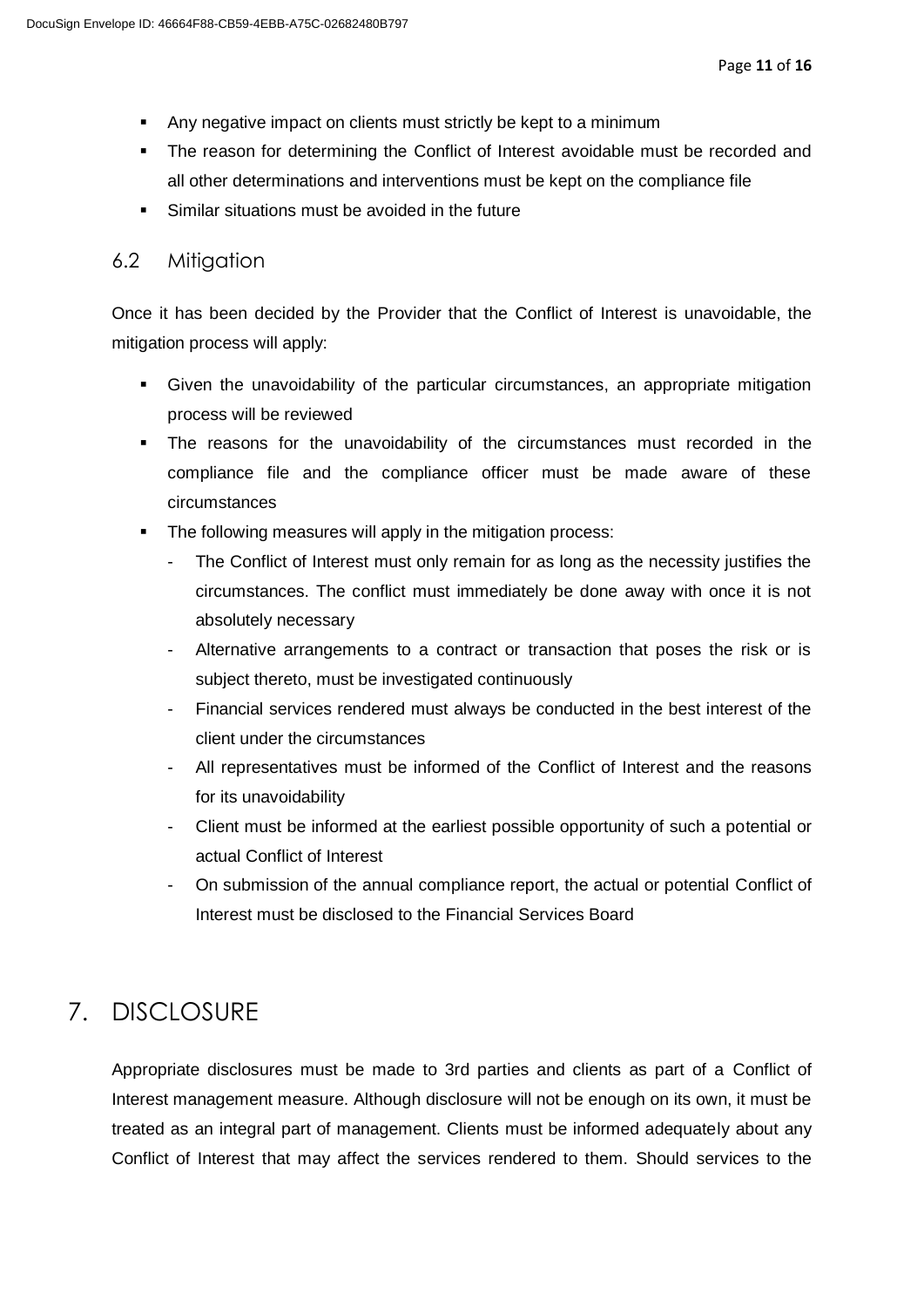client not be affected by a clearly identified Conflict of Interest, it should nonetheless be disclosed to the client and he/she will therefore be afforded an opportunity to decide whether the conflict is significant or not. The extent of the significance will help the client to determine whether or not he/she will continue with the business relationship.

#### <span id="page-11-0"></span>7.1 Disclosure processes on behalf of the Provider

When a Conflict of Interest is identified and subsequent determinations of its unavoidability are made, the following processes will be implemented on behalf of the Provider:

- All Key Individuals must be fully informed of actual or potential Conflict of Interest and if the disclosure is made orally, the Provider must confirm such information in writing within 30 (thirty) days
- All representatives and Compliance Officer(s) must be fully informed of actual or potential Conflict of Interest

### <span id="page-11-1"></span>7.2 Disclosure processes on behalf of the client

When a Conflict of Interest is identified and subsequent determinations of its unavoidability are made, the following processes will be implemented on behalf of the client:

- Once a Conflict of Interest is established, whether actual or potential, a full disclosure must be made to the client at the earliest reasonable opportunity
- The disclosure must be made before the financial services are provided and the client must be given reasonable opportunity to assess its effect
- The disclosure must be made in a manner so as to afford the client an opportunity to make an informed decision about whether or not he/she wants to continue with the business relationship
- **•** The disclosure must indicate the nature of the relationship with the  $3<sup>rd</sup>$  party/parties that gives rise to the Conflict of Interest and if the conflict is based on a financial and/or Ownership Interest
- A written disclosure must be communicated by an appropriate electronic medium that is readily reducible to printed form and it must be provided in clear and readable print size, spacing and format
- The reasons why the Conflict of Interest is unavoidable must be made available to the client upon request as well as the Conflict of Interest Management Policy
- **•** The Provider's gift register must be made available upon the client's request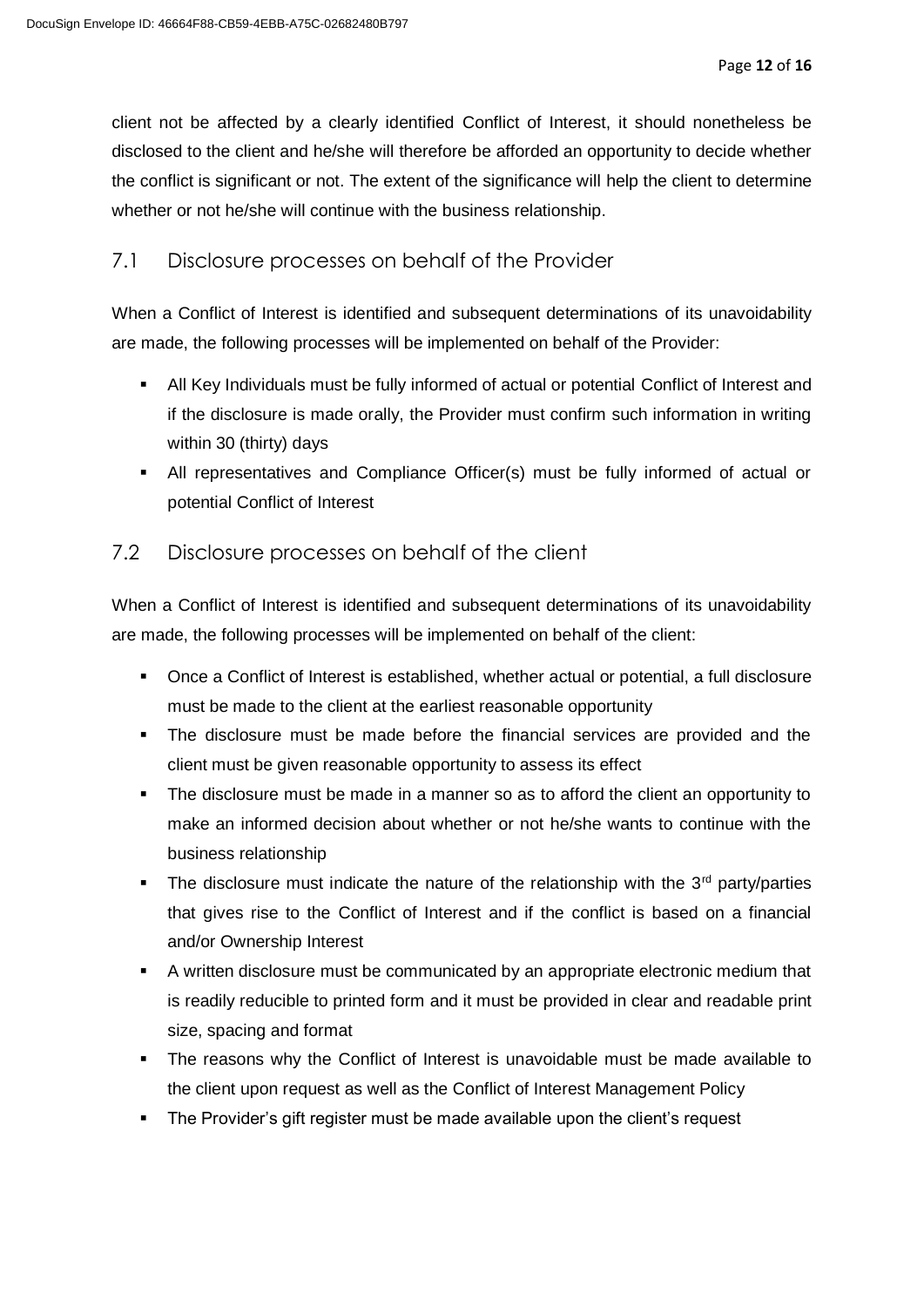# <span id="page-12-0"></span>8. FACILITATION AND COMPLIANCE WITH THE POLICY

The Provider and the Compliance Officer must ensure continued compliance with the policy.

The following include internal processes and controls which will be confirmed by the Compliance Officer with regular feedback reports:

- **•** The policy must be kept in the compliance folder and the Compliance Officer will confirm the adoption of the policy
- **EXECUTE:** All contracts with  $3^{rd}$  parties must be reviewed annually
- All declarations confirming an actual or potential Conflict of Interest must be signed on an annual basis
- **EXT** A list of the Provider's Associates, parties in which the Provider holds an Ownership Interest and all  $3<sup>rd</sup>$  parties that hold Ownership Interest in the Provider, must be updated annually
- **EXECT** All gifts to the Provider received from  $3<sup>rd</sup>$  parties, with an estimated value of R50 or more must be recorded in a gift register
- All records Associated with the identification of actual or potential conflicts must be kept in the compliance folder
- Proper disclosure requirements must be communicated to the client

# <span id="page-12-1"></span>9. ACCEPTING AND GIVING GIFTS

No employee is permitted to solicit gifts or other advantages. Gifts must not be offered or accepted in return for business whether to an existing or prospective client, supplier, vendor or any parties connected to them if the nature of the benefit makes the recipient feel obliged to show favour to the giver of the gift in any business dealings.

#### <span id="page-12-2"></span>9.1 Staff

Employees may accept from or give to a Business Associate the following types of gifts except in circumstances where the gift could be misconstrued as bribery, corruption or an excessive inducement to direct business

- The gift must not be in a form of cash or be convertible to cash (e.g. coupons or gift certificates)
- Advertising or promotional matter distributed in the normal course of business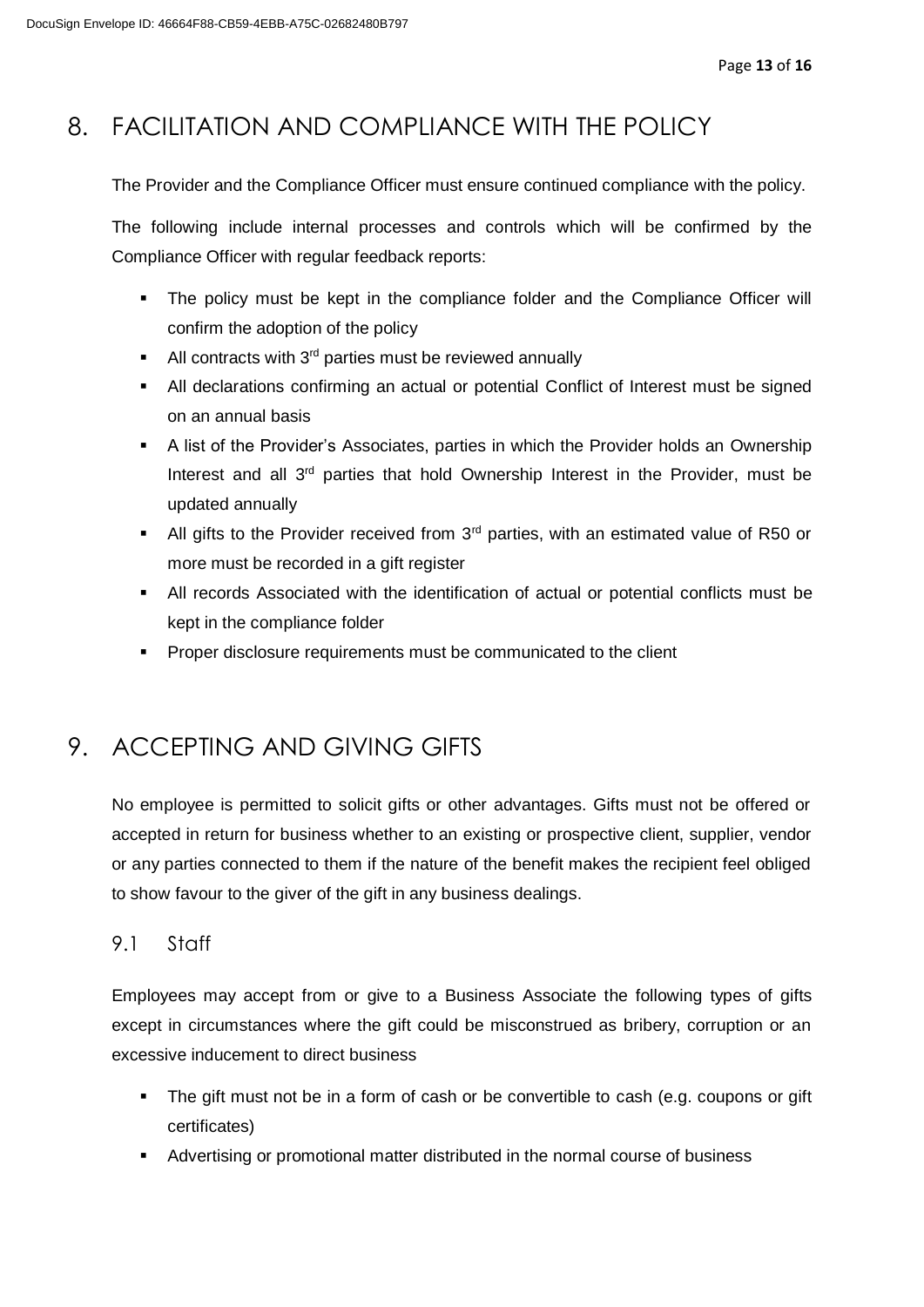- Gifts given on a festive occasion in accordance with customary practise (e.g. Chinese New Year, or Christmas)
- Gifts from or to family or friends unconnected with the employee's duties and responsibilities
- Reasonable meals, refreshments and entertainment in the course of a business meeting or other business occasion

#### <span id="page-13-0"></span>9.2 FSB registered intermediaries, representatives and Key Individuals

No gift or entertainment funding may be given by the Provider to other intermediaries (and vice versa) unless it constitutes an immaterial Financial Interest i.e. the gifts and/or entertainment may not exceed R1 000 in the aggregate per annum to any Third Party; and prior approval has been obtained from a director in the relevant business unit as well as compliance.

#### <span id="page-13-1"></span>9.3 Notification

Gifts of nominal value of up to R1 000 should be reported to an employee's line manager<sup>1</sup> via email and copied to compliance within 3 (three) business days after the gift is received or given. If the gift is given or received on a business trip, notification should be 3 (three) days after the employees return to the office.

The notification should contain at least the following information:

- Name of the Business Associate from whom the gift was received or was given to
- The date the gift was received or given
- A description of the gift
- The approximate value of the gift
- The purpose for which the gift was given or received

#### <span id="page-13-2"></span>9.4 Approval

If an employee wishes to accept or give a gift over R1 000, he or she must seek preapproval from his/her line manager<sup>2</sup> which must be signed by the employee and the line manager and sent to compliance for approval. It must also contain:

- Name of the Business Associate from whom the gift is to be received or given to
- The date that the gift is to be received or given
- 1  $1 - 4$  A line manager may refer to any person to whom the giver or receiver of the gift directly reports to <sup>2</sup> Same as above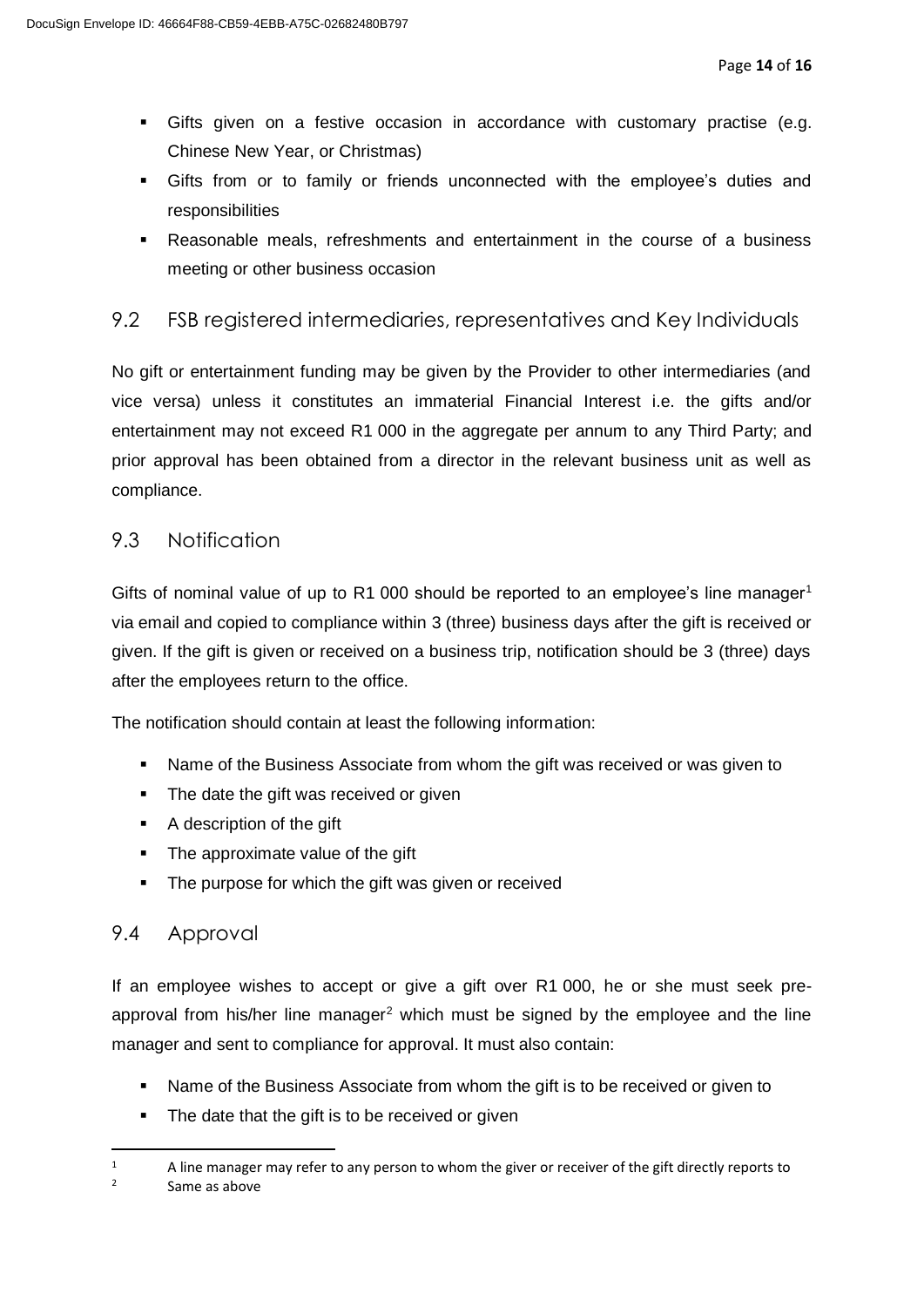- A description of the gift
- The approximate value of the gift
- The purpose for which the gift is to be received or given

#### <span id="page-14-0"></span>9.5 Entertainment

Entertainment may be used to foster and promote business relationships with clients or potential clients. Any normal business entertainment may be given or accepted. Normal entertainment means meals, outings (e.g. golf), sporting events, shows, theatre, concert trips etc. which is not so frequent, costly or lavish as to influence the proper discharge of the employee's duties or to raise any question of impropriety.

Entertainment must be held in appropriate locations and be of appropriate nature taking into consideration the reputation of the Provider. In addition, employees must ensure that if a potential Conflict of Interest is caused by the proposed entertainment the matter should be discussed with compliance.

Tickets for an event over the value of R1 000 received or given by an employee from or to a client should be pre-approved and reported in accordance with the procedures of gift reporting.

#### <span id="page-14-1"></span>9.6 Political contributions and charitable donations

Where legally permitted, political contributions must be personal and not in the name of the Provider other than with the consent of senior management. The Provider's property or resources may not be used for political causes except with the required consent.

<span id="page-14-2"></span>Charitable donations on behalf of the Provider are coordinated and approved by senior management in cooperation with an investment committee (where applicable).

#### OWNERSHIP

This policy and internal rules (as it applies) is owned by  $p_{ty}$   $_{tt}$   $_{tt}$   $_{tt}$  a duly authorised Financial Services Provider. Russellstone Treasury<br>Pty Ltd \_\_\_\_\_\_\_\_\_\_\_ a duly